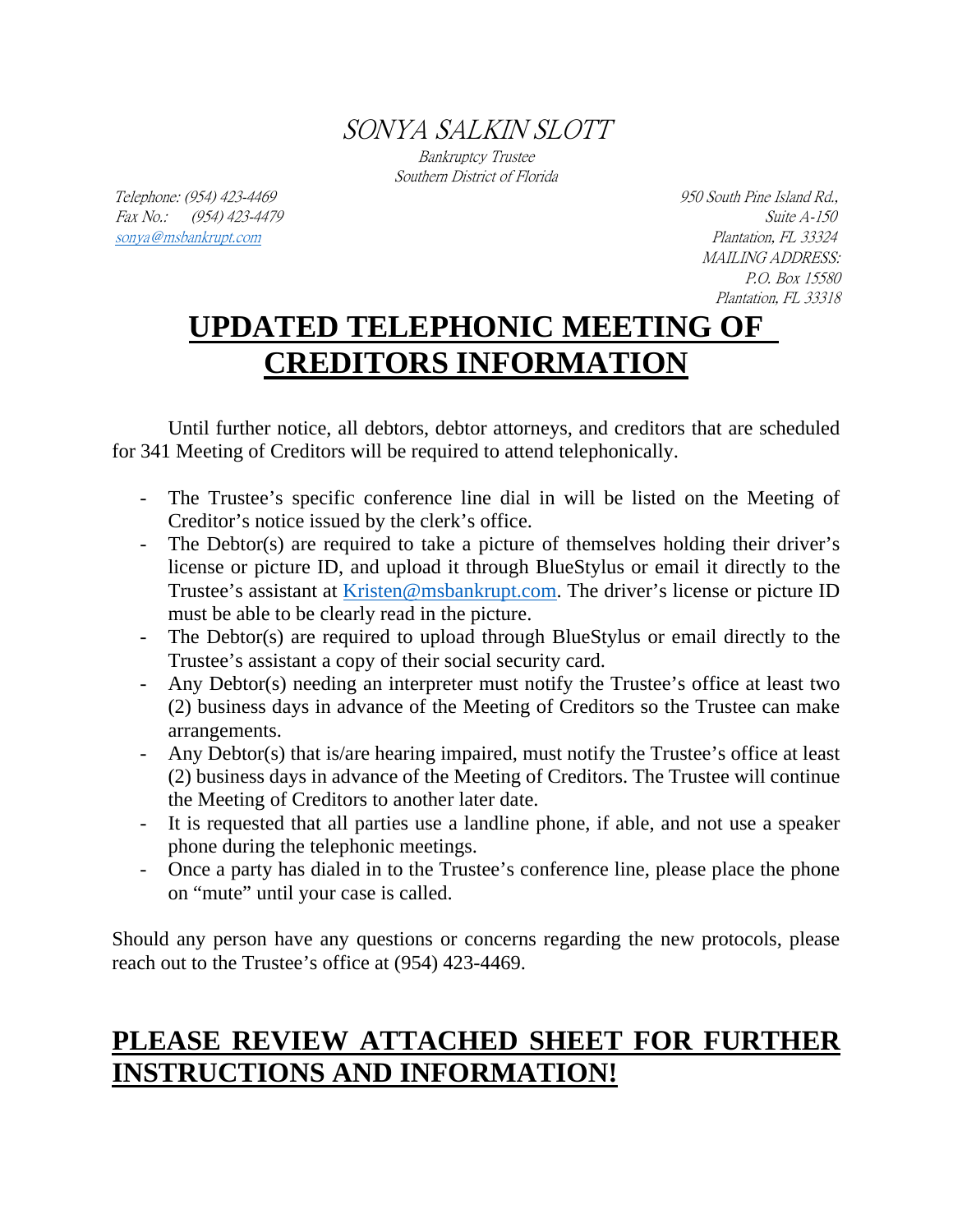#### **INFORMATION FOR SECTION 341 MEETING OF CREDITORS SOUTHERN DISTRICT OF FLORIDA**

Bankruptcy Code section 343 requires each debtor to appear and submit to examination under oath at the meeting of creditors convened pursuant to section 341(a). Because of developing issues with the COVID-19 virus and the national declaration of emergency by the President of the United States, meetings of creditors will be conducted by telephone conference call. The dial-in number and participant code for the telephone conference line appear on the notice of meeting of creditors. The conference line is only for meetings of creditors. The trustee's contact information is listed elsewhere on the notice.

### **Bankruptcy Information Sheet**

Prior to the meeting, the debtor must read the Bankruptcy Information Sheet, provided by their attorney or available at https://www.justice.gov/ust/bankruptcy-information-sheet-0.

#### **Identification Materials & Tax Return**

At least seven days prior to the meeting, the debtor must provide the trustee with a copy of (1) the most recently filed federal income tax return or a transcript thereof; (2) government-issued photo ID; and (3) evidence of complete Social Security Number. Contact the trustee to obtain instructions for submitting these materials. Failure to timely submit these materials may result in the meeting being rescheduled or the case being dismissed.

Acceptable forms of picture identification (ID) include: driver's license, U.S. government ID, state ID, student ID, passport (or current visa, if not a U.S. citizen), military ID, resident alien card, and identity card issued by a national government authority. Acceptable forms of proof of social security number include: social security card, medical insurance card, pay stub, W-2 form, IRS Form 1099, and Social Security Administration (SSA) Statement.

#### **Dial-In Instructions**

(1) Type of Phone. You must use a touch-tone telephone to participate. If you have a choice, use a landline phone rather than a cell phone.

(2) Limit Distractions and Background Noise. Make the call from a quiet area where there is as little background noise as possible. Do not use a speaker phone.

(3) One Phone Per Caller. Persons attending the meeting from the same location (e.g., joint debtors) should each use a separate touch-tone telephone to participate.

(4) Call at Appointed Time. Dial the telephone conference line number and then enter the participant code (7 numerals followed by a # sign). Do not call in advance; call at your appointed meeting time. Once connected, place your phone on mute, remain on the line, and wait until your case is called prior to speaking, as another meeting may be underway.

(5) Connection. Do not put the call on hold at any time after the call is connected. If your call is disconnected before the meeting is completed, you must immediately call back.